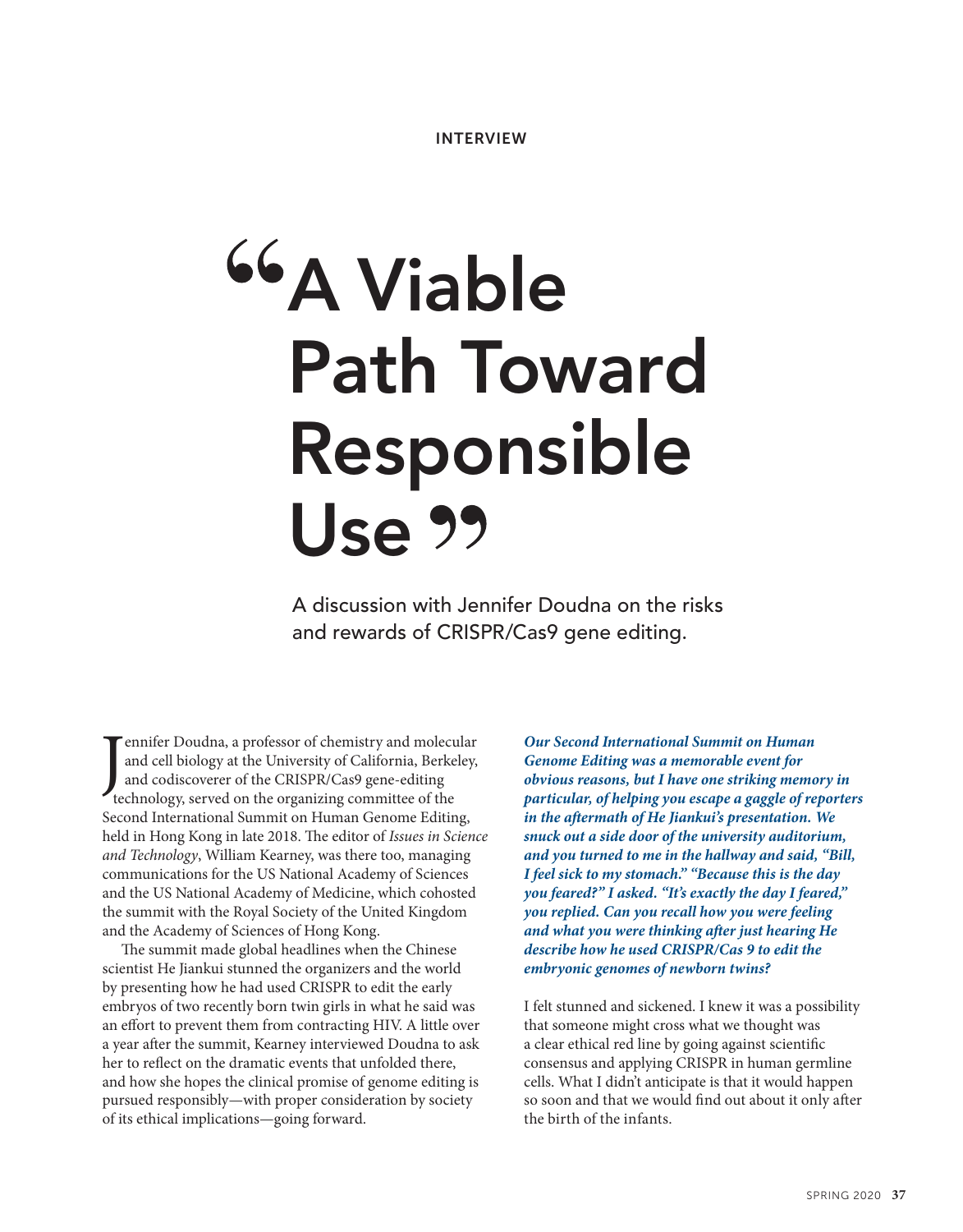### *Do you feel any different about it a year later?*

No, I am still shocked and disgusted by this news. The fallout for everyone concerned continues—the health and future of the children, the fate of the scientist, and the public perception of CRISPR technology. However, I am encouraged by the broad global rejection of the clinical process used in this case and by the calls for CRISPR's ethical use supported by stronger regulations and consequences that will not stifle the potential of the technology.

*You recently wrote in* **Science** *that "although human embryo editing is relatively easy to achieve, it is difficult to do well and with responsibility for lifelong health outcomes." Do you worry that there are false assumptions that genome editing is more precise than it really is? What are the scientific and medical unknowns that need to be better addressed before ever considering embryo editing in clinical applications?*

It is vital that safety concerns, including off-target effects and unexpected complications, are fully understood and resolved before these tools are widely used. I am encouraged by the careful studies currently underway in a US patient with sickle cell disease, and another with beta thalassemia. This is the sort of deliberate, medically necessary work that is aligned with current Food and Drug Administration regulations and will likely result in outcomes that are safe and effective.

The main challenge in embryo editing is not scientific although scientific advances are still needed before this technology can be used safely—but rather ethical. What does it mean to give medical consent to a procedure that will impact not only your child but future generations? Which modifications should be considered as medical treatment, and which should be viewed as enhancements? Does eradicating a genetic condition create a stigma for those who continue to live with it? These are profound questions that require a broad public conversation.

# *What do you think about the notion of a moratorium on human germline editing? You haven't signed on to calls for a moratorium, although you have been a member of the summit-organizing committees that stated it would be irresponsible to proceed now.*

My colleagues and I effectively called for a moratorium (although we avoided using that term) in spring 2015 in a Perspective in *Science*. And yet four years later that "moratorium" was ignored by He Jiankui and his enablers. One bad actor decided to act out of selfinterest, and it may be the beginning of a wave of

unethical experimentation. I believe that moratoria are no longer strong enough countermeasures, and instead stakeholders must engage in thoughtfully crafting regulations of the technology without stifling it.

*There have been reports that a number of US scientists may have known, or at least were growing increasingly concerned, that He Jiankui intended to implant edited embryos to establish a pregnancy. In hindsight, do you think alarms should have been sounded earlier? Does the scientific community need new mechanisms to report concerns if scientists become aware of potentially rogue behavior in the future—even if in another country?*

While I believe that it would have been preferable if alarm bells had been sounded earlier, the reality of confidential conversations in science, and the preeminence of abiding by the rules of confidentiality, put the US scientists who might have had concerns about his research in a complicated position. In my opinion, one mechanism to avoid this issue from happening again would be a whistleblower line to report concerns anonymously to an organization such as the World Health Organization. Additionally, a statement from an organization such as WHO could help clarify that nondisclosure agreements should not be considered binding in the case of severe ethical concerns.

# *Do you worry that the He incident was a setback for public understanding or acceptance of genome-editing technology, and of its potentially revolutionary use in treating disease?*

Yes, public awareness of CRISPR's positive potential was growing steadily, but He's actions spiked concerns and dented confidence that the scientific community can deploy it safely and appropriately. We encourage public debate and want to show the public that we can apply the correct guardrails to ensure the technology delivers groundbreaking somatic treatments for millions.

# *What do you believe are some of the most promising potential uses of CRISPR for treating disease?*

There is vast potential for CRISPR to become a standard of care for treating disease. Clinical trials using CRISPR are already underway for patients with cancer, blood disorders, and eye disease. In the next few years we may see CRISPR-derived medical breakthroughs for people suffering from liver disease, muscular dystrophy, and more.

*Do you worry about policy-makers overreacting to the He case, and possibly overregulating the use of CRISPR and other gene-editing technologies in a way that may stifle their potential?*